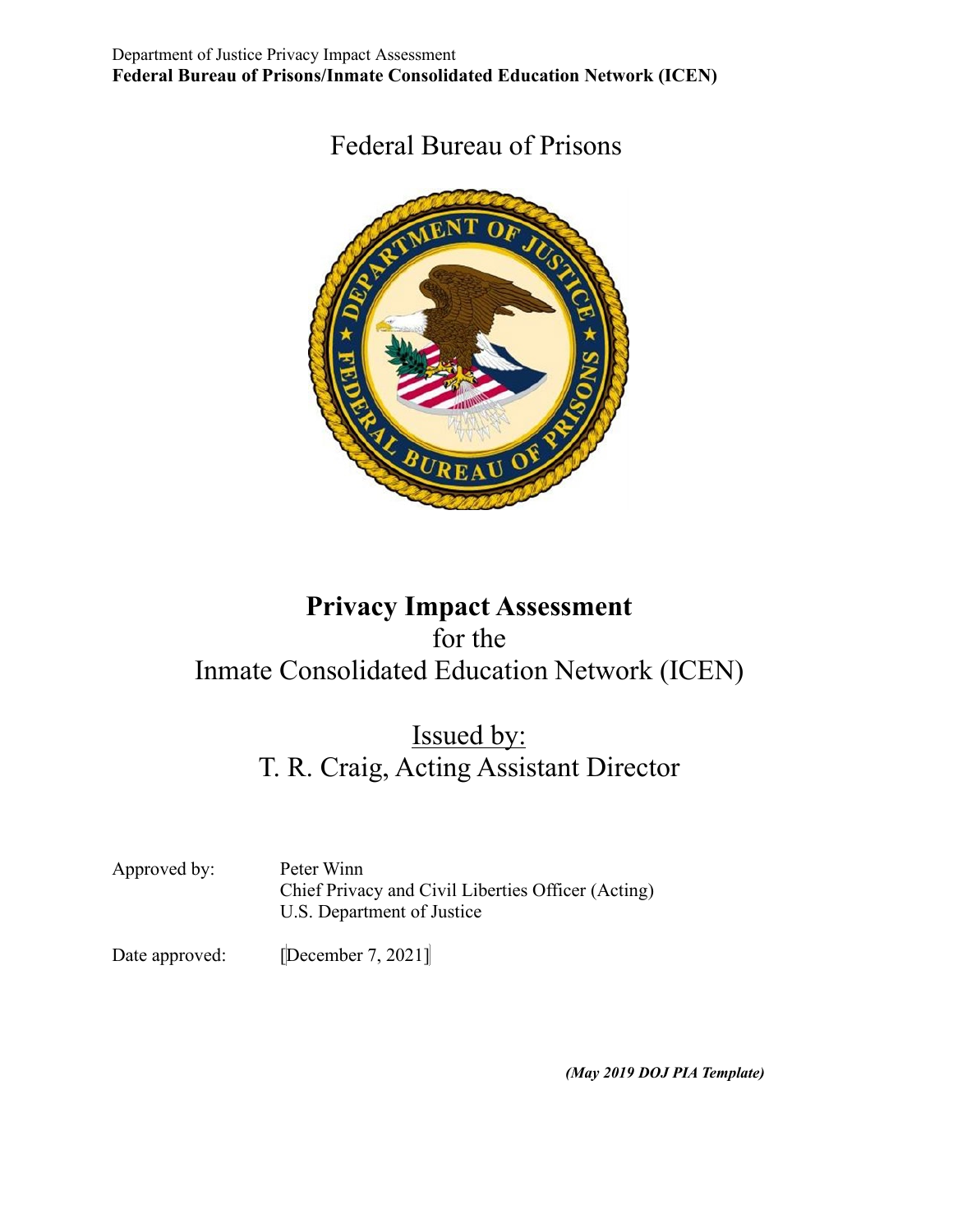## **Section 1: Executive Summary**

*Provide a high-level overview of the information technology (e.g., application, tool, automated process) in non-technical terms that describes the information technology, its purpose, how the information technology operates to achieve that purpose, the general types of information involved, how information may be used and shared, and why a Privacy Impact Assessment was conducted. (Note: this section is an overview; the questions below elicit more detail.)*

The Inmate Consolidated Education Network (ICEN) is the Bureau of Prison's (BOP's) inmate network infrastructure to facilitate computerized Learning Management System (LMS) programming and General Educational Development (GED) testing for inmates required by the National GED Testing Service. The BOP has a contract with the National GED testing service who subcontracts with Pearson VUE to facilitate electronic GED testing. BOP has prepared a Privacy Impact Assessment for ICEN because this system collects and disseminates information in identifiable form about individuals. Specifically, it is used to collect names and GED examination responses from inmates, which is transmitted to Pearson VUE for scoring purposes. The ICEN system also collects system administration information to monitor usage of the system.

## **Section 2: Purpose and Use of the Information Technology**

*2.1 Explain in more detail than above the purpose of the information technology, why the information is being collected, maintained, or disseminated, and how the information will help achieve the Component's purpose, for example, for criminal or civil law enforcement purposes, intelligence activities, and administrative matters, to conduct analyses to identify previously unknown areas of concern or patterns.*

ICEN enables the BOP to be able to administer the National GED testing service via the ICEN local area networks at each BOP institution, which are certified GED test sites. ICEN also provides the potential capability to deliver standardized, computer-based educational and vocational training for inmates in the future. ICEN local area networks at each institution are integrated into a wide area network to facilitate content delivery, support and troubleshooting of the system.

The ICEN system collects responses to the GED exam questions from the inmate, but the system does not store this information. The inmate's test-related information is stored with the National GED testing service. The ICEN system is administered by BOP Education and IT staff, as well as contract IT support staff. BOP Education staff login to the Pearson VUE website to schedule testing for inmates who are prepared to take the GED exam. Once the exam is scheduled, the Education staff proctor/administer the test to the inmates locally on the ICEN system. Once the exam is completed, the Education staff synchronize the results from ICEN to Pearson VUE. During this process, the exams taken by the inmates are uploaded through Pearson VUE to the National GED testing service and no inmate test data is retained in the ICEN system. The results of the inmate's tests are stored in the BOP's Inmate Central File.

#### *2.2 Indicate the legal authorities, policies, or agreements that authorize collection of the information. (Check all that apply and include citations/references.)*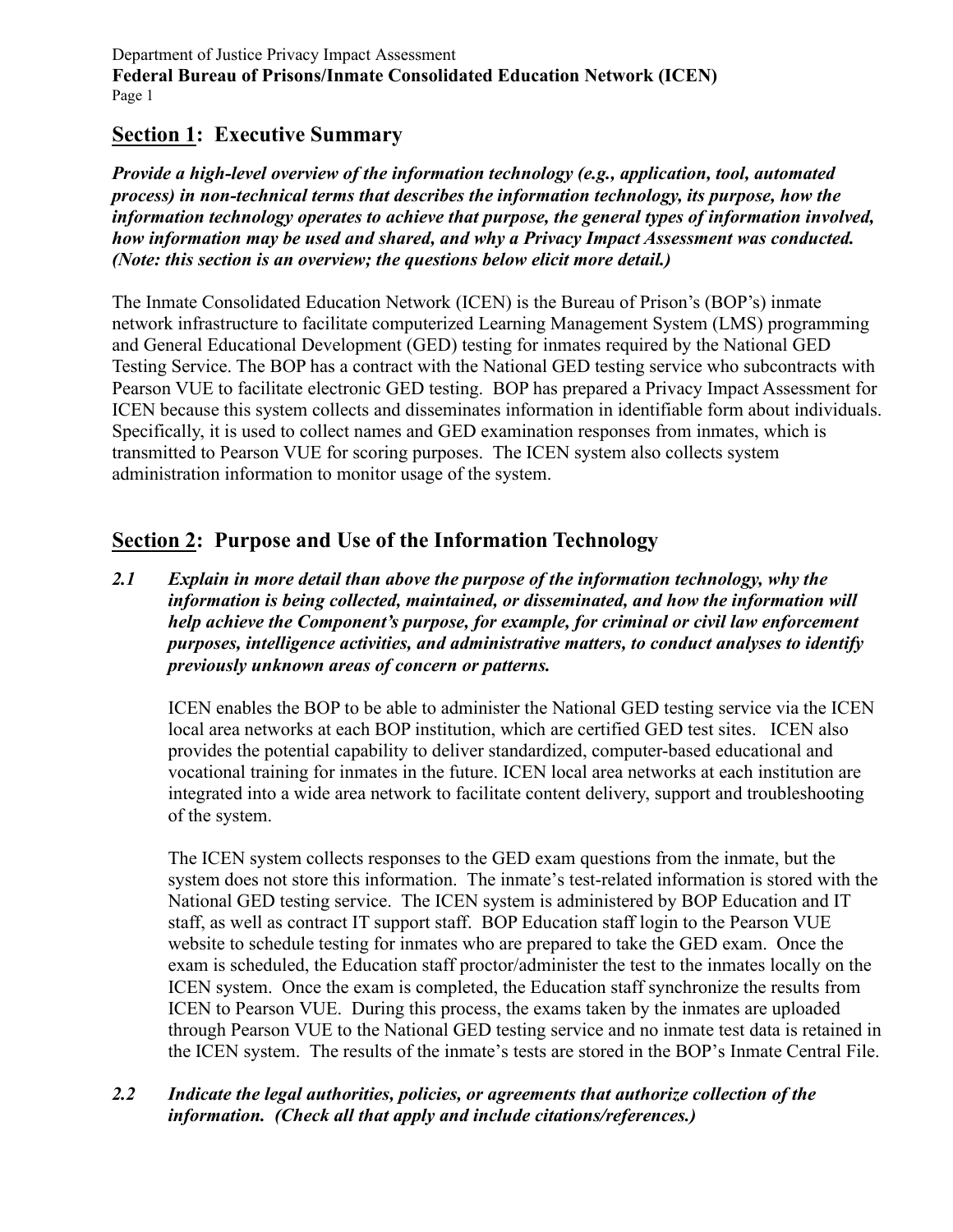| <b>Authority</b>                                                              | <b>Citation/Reference</b>                                                                                                                                                  |
|-------------------------------------------------------------------------------|----------------------------------------------------------------------------------------------------------------------------------------------------------------------------|
|                                                                               | 18 U.S.C. §§ 3621, 4042, 5003 and section 11202 of<br>Chapter<br>1 of Subtitle C of Title XI of the national Capital<br>Revitalization and Self-Government Improvement Act |
| Statute                                                                       | of 1997.                                                                                                                                                                   |
| <b>Executive Order</b>                                                        |                                                                                                                                                                            |
| <b>Federal Regulation</b>                                                     |                                                                                                                                                                            |
| Agreement, memorandum of<br>understanding, or other<br>documented arrangement |                                                                                                                                                                            |
| Other (summarize and provide)<br>copy of relevant portion)                    |                                                                                                                                                                            |

## **Section 3: Information in the Information Technology**

*3.1 Indicate below what types of information that may be personally identifiable in Column (1) will foreseeably be collected, handled, disseminated, stored and/or accessed by this information technology, regardless of the source of the information, whether the types of information are specifically requested to be collected, and whether particular fields are provided to organize or facilitate the information collection. Please check all that apply in Column (2), and indicate to whom the information relates in Column (3). Note: This list is provided for convenience; it is not exhaustive. Please add to "other" any other types of information.*

| (1) General Categories of<br><b>Information that May Be</b><br><b>Personally Identifiable</b> | (2)<br><b>Information is collected,</b><br>processed, disseminated,<br>stored and/or accessed<br>by this information<br>technology (please<br>check each applicable<br>row) | (3) The information relates to:<br>A. DOJ/Component Employees, Contractors,<br>and Detailees;<br><b>B. Other Federal Government Personnel;</b><br>C. Members of the Public - US Citizens or<br><b>Lawful Permanent Residents (USPERs);</b><br><b>D. Members of the Public - Non-USPERs</b> | (4) Comments                                                         |
|-----------------------------------------------------------------------------------------------|-----------------------------------------------------------------------------------------------------------------------------------------------------------------------------|--------------------------------------------------------------------------------------------------------------------------------------------------------------------------------------------------------------------------------------------------------------------------------------------|----------------------------------------------------------------------|
| Example: Personal email<br>address                                                            | $\boldsymbol{X}$                                                                                                                                                            | $B, C \text{ and } D$                                                                                                                                                                                                                                                                      | Email addresses of<br>members of the public<br>$(US and non-USPERs)$ |
| <b>Name</b>                                                                                   | X                                                                                                                                                                           | A, C, and D                                                                                                                                                                                                                                                                                | <b>BOP</b> Employees /<br>Contractors, Convicted<br>Inmates          |
| Date of birth or age                                                                          |                                                                                                                                                                             |                                                                                                                                                                                                                                                                                            |                                                                      |
| <b>Place of birth</b>                                                                         |                                                                                                                                                                             |                                                                                                                                                                                                                                                                                            |                                                                      |
| Gender                                                                                        |                                                                                                                                                                             |                                                                                                                                                                                                                                                                                            |                                                                      |
| Race, ethnicity or citizenship                                                                |                                                                                                                                                                             |                                                                                                                                                                                                                                                                                            |                                                                      |
| Religion                                                                                      |                                                                                                                                                                             |                                                                                                                                                                                                                                                                                            |                                                                      |
| <b>Social Security Number (full,</b><br>last 4 digits or otherwise<br>truncated)              |                                                                                                                                                                             |                                                                                                                                                                                                                                                                                            |                                                                      |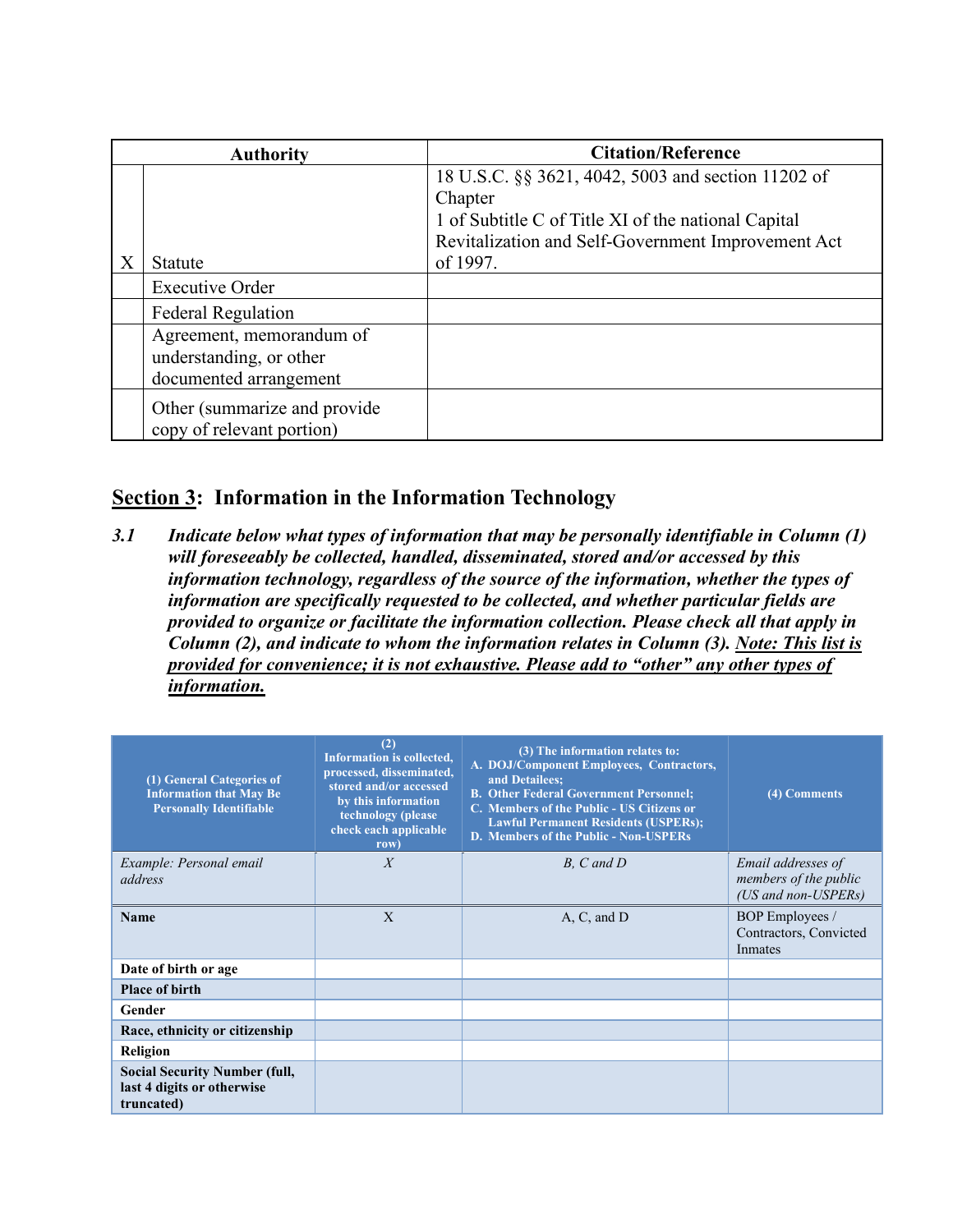| (1) General Categories of<br><b>Information that May Be</b><br><b>Personally Identifiable</b>                               | (2)<br><b>Information is collected,</b><br>processed, disseminated,<br>stored and/or accessed<br>by this information<br>technology (please<br>check each applicable<br>row) | (3) The information relates to:<br>A. DOJ/Component Employees, Contractors,<br>and Detailees;<br><b>B. Other Federal Government Personnel:</b><br>C. Members of the Public - US Citizens or<br><b>Lawful Permanent Residents (USPERs);</b><br>D. Members of the Public - Non-USPERs | (4) Comments             |
|-----------------------------------------------------------------------------------------------------------------------------|-----------------------------------------------------------------------------------------------------------------------------------------------------------------------------|-------------------------------------------------------------------------------------------------------------------------------------------------------------------------------------------------------------------------------------------------------------------------------------|--------------------------|
| <b>Tax Identification Number</b><br>(TIN)                                                                                   |                                                                                                                                                                             |                                                                                                                                                                                                                                                                                     |                          |
| Driver's license                                                                                                            |                                                                                                                                                                             |                                                                                                                                                                                                                                                                                     |                          |
| Alien registration number                                                                                                   |                                                                                                                                                                             |                                                                                                                                                                                                                                                                                     |                          |
| Passport number                                                                                                             |                                                                                                                                                                             |                                                                                                                                                                                                                                                                                     |                          |
| Mother's maiden name                                                                                                        |                                                                                                                                                                             |                                                                                                                                                                                                                                                                                     |                          |
| <b>Vehicle identifiers</b>                                                                                                  |                                                                                                                                                                             |                                                                                                                                                                                                                                                                                     |                          |
| <b>Personal mailing address</b>                                                                                             |                                                                                                                                                                             |                                                                                                                                                                                                                                                                                     |                          |
| Personal e-mail address                                                                                                     |                                                                                                                                                                             |                                                                                                                                                                                                                                                                                     |                          |
| Personal phone number                                                                                                       |                                                                                                                                                                             |                                                                                                                                                                                                                                                                                     |                          |
| <b>Medical records number</b>                                                                                               |                                                                                                                                                                             |                                                                                                                                                                                                                                                                                     |                          |
| Medical notes or other medical<br>or health information                                                                     |                                                                                                                                                                             |                                                                                                                                                                                                                                                                                     |                          |
| <b>Financial account information</b>                                                                                        |                                                                                                                                                                             |                                                                                                                                                                                                                                                                                     |                          |
| <b>Applicant information</b>                                                                                                |                                                                                                                                                                             |                                                                                                                                                                                                                                                                                     |                          |
| <b>Education records</b>                                                                                                    | X                                                                                                                                                                           | C and D                                                                                                                                                                                                                                                                             | <b>Convicted Inmates</b> |
| Military status or other<br>information                                                                                     |                                                                                                                                                                             |                                                                                                                                                                                                                                                                                     |                          |
| Employment status, history, or<br>similar information                                                                       |                                                                                                                                                                             |                                                                                                                                                                                                                                                                                     |                          |
| <b>Employment performance</b><br>ratings or other performance<br>information, e.g., performance<br>improvement plan         |                                                                                                                                                                             |                                                                                                                                                                                                                                                                                     |                          |
| <b>Certificates</b>                                                                                                         |                                                                                                                                                                             |                                                                                                                                                                                                                                                                                     |                          |
| <b>Legal documents</b>                                                                                                      |                                                                                                                                                                             |                                                                                                                                                                                                                                                                                     |                          |
| Device identifiers, e.g., mobile<br>devices                                                                                 |                                                                                                                                                                             |                                                                                                                                                                                                                                                                                     |                          |
| Web uniform resource<br>location(s)                                                                                         |                                                                                                                                                                             |                                                                                                                                                                                                                                                                                     |                          |
| <b>Foreign activities</b>                                                                                                   |                                                                                                                                                                             |                                                                                                                                                                                                                                                                                     |                          |
| Criminal records information,<br>e.g., criminal history, arrests,<br>criminal charges                                       |                                                                                                                                                                             |                                                                                                                                                                                                                                                                                     |                          |
| Juvenile criminal records<br>information                                                                                    |                                                                                                                                                                             |                                                                                                                                                                                                                                                                                     |                          |
| Civil law enforcement<br>information, e.g., allegations of<br>civil law violations                                          |                                                                                                                                                                             |                                                                                                                                                                                                                                                                                     |                          |
| Whistleblower, e.g., tip,<br>complaint or referral                                                                          |                                                                                                                                                                             |                                                                                                                                                                                                                                                                                     |                          |
| <b>Grand jury information</b>                                                                                               |                                                                                                                                                                             |                                                                                                                                                                                                                                                                                     |                          |
| <b>Information concerning</b><br>witnesses to criminal matters,<br>e.g., witness statements,<br>witness contact information |                                                                                                                                                                             |                                                                                                                                                                                                                                                                                     |                          |
| Procurement/contracting<br>records                                                                                          |                                                                                                                                                                             |                                                                                                                                                                                                                                                                                     |                          |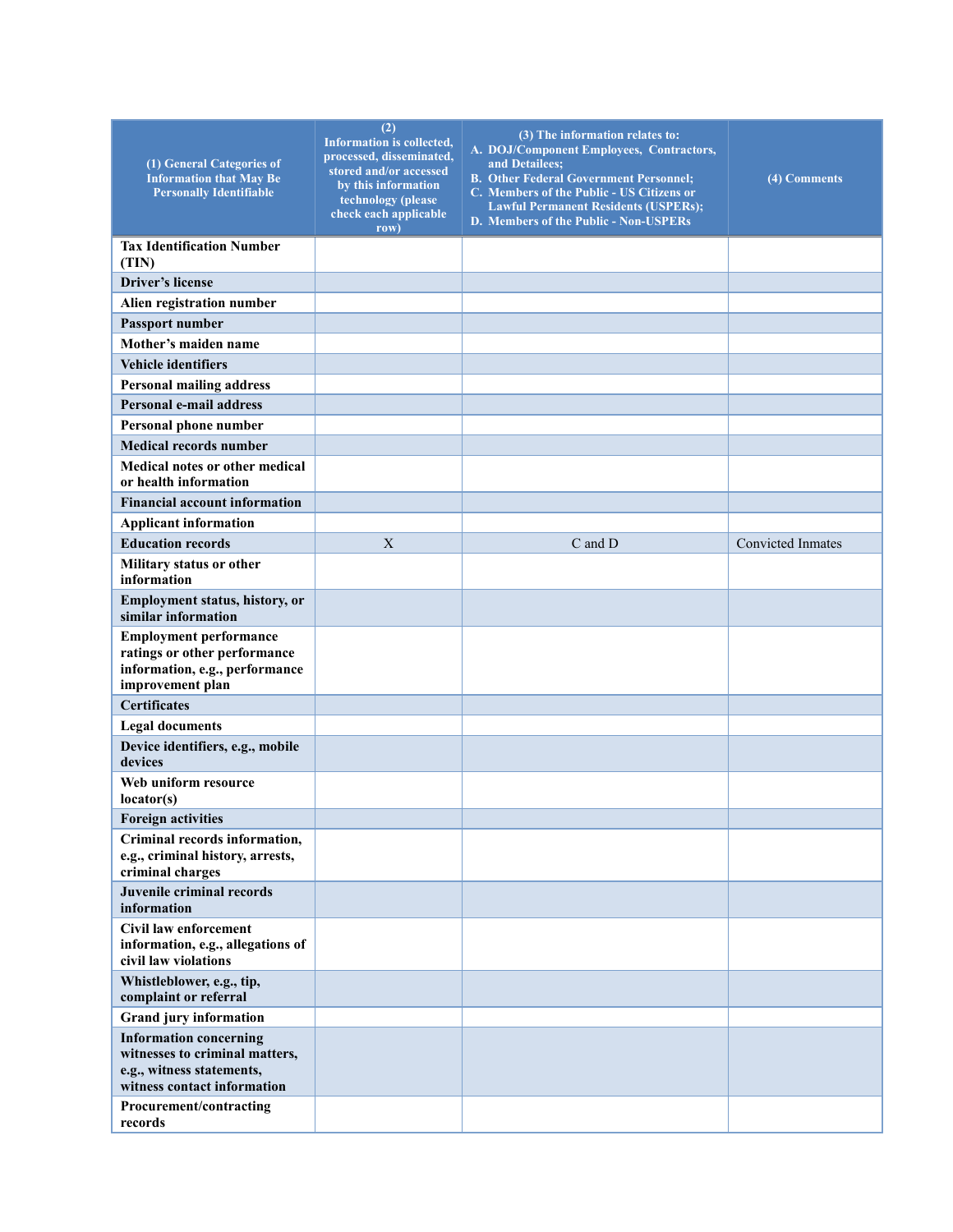| (1) General Categories of<br><b>Information that May Be</b><br><b>Personally Identifiable</b>      | (2)<br><b>Information is collected,</b><br>processed, disseminated,<br>stored and/or accessed<br>by this information<br>technology (please<br>check each applicable<br>$\overline{\text{row}}$ | (3) The information relates to:<br>A. DOJ/Component Employees, Contractors,<br>and Detailees;<br><b>B. Other Federal Government Personnel;</b><br>C. Members of the Public - US Citizens or<br><b>Lawful Permanent Residents (USPERs);</b><br>D. Members of the Public - Non-USPERs | (4) Comments                                            |
|----------------------------------------------------------------------------------------------------|------------------------------------------------------------------------------------------------------------------------------------------------------------------------------------------------|-------------------------------------------------------------------------------------------------------------------------------------------------------------------------------------------------------------------------------------------------------------------------------------|---------------------------------------------------------|
| <b>Proprietary or business</b><br>information                                                      |                                                                                                                                                                                                |                                                                                                                                                                                                                                                                                     |                                                         |
| Location information,<br>including continuous or<br>intermittent location tracking<br>capabilities |                                                                                                                                                                                                |                                                                                                                                                                                                                                                                                     |                                                         |
| <b>Biometric data:</b>                                                                             |                                                                                                                                                                                                |                                                                                                                                                                                                                                                                                     |                                                         |
| Photographs or<br>photographic identifiers                                                         |                                                                                                                                                                                                |                                                                                                                                                                                                                                                                                     |                                                         |
| Video containing biometric<br>data                                                                 |                                                                                                                                                                                                |                                                                                                                                                                                                                                                                                     |                                                         |
| Fingerprints                                                                                       |                                                                                                                                                                                                |                                                                                                                                                                                                                                                                                     |                                                         |
| Palm prints                                                                                        |                                                                                                                                                                                                |                                                                                                                                                                                                                                                                                     |                                                         |
| Iris image                                                                                         |                                                                                                                                                                                                |                                                                                                                                                                                                                                                                                     |                                                         |
| Dental profile                                                                                     |                                                                                                                                                                                                |                                                                                                                                                                                                                                                                                     |                                                         |
| Voice recording/signatures                                                                         |                                                                                                                                                                                                |                                                                                                                                                                                                                                                                                     |                                                         |
| Scars, marks, tattoos                                                                              |                                                                                                                                                                                                |                                                                                                                                                                                                                                                                                     |                                                         |
| Vascular scan, e.g., palm<br>or finger vein biometric<br>data                                      |                                                                                                                                                                                                |                                                                                                                                                                                                                                                                                     |                                                         |
| <b>DNA</b> profiles                                                                                |                                                                                                                                                                                                |                                                                                                                                                                                                                                                                                     |                                                         |
| Other (specify)                                                                                    |                                                                                                                                                                                                |                                                                                                                                                                                                                                                                                     |                                                         |
| System admin/audit data:                                                                           |                                                                                                                                                                                                |                                                                                                                                                                                                                                                                                     |                                                         |
| <b>User ID</b>                                                                                     | X                                                                                                                                                                                              | A                                                                                                                                                                                                                                                                                   | <b>BOP</b> Employees /<br>Contractors                   |
| <b>User passwords/codes</b>                                                                        | $\boldsymbol{X}$                                                                                                                                                                               | $\mathbf{A}$                                                                                                                                                                                                                                                                        | <b>BOP</b> Employees /<br>Contractors                   |
| <b>IP</b> address                                                                                  | X                                                                                                                                                                                              | A                                                                                                                                                                                                                                                                                   | <b>BOP</b> Employees /<br>Contractors                   |
| Date/time of access                                                                                | $\boldsymbol{X}$                                                                                                                                                                               | A                                                                                                                                                                                                                                                                                   | <b>BOP</b> Employees /<br>Contractors                   |
| Queries run                                                                                        | $\mathbf X$                                                                                                                                                                                    | A                                                                                                                                                                                                                                                                                   | <b>BOP</b> Employees /<br>Contractors                   |
| <b>Content of files</b><br>accessed/reviewed                                                       | $\mathbf X$                                                                                                                                                                                    | $\boldsymbol{\mathrm{A}}$                                                                                                                                                                                                                                                           | <b>BOP</b> Employees /<br>Contractors                   |
| <b>Contents of files</b>                                                                           | $\mathbf X$                                                                                                                                                                                    | $\boldsymbol{A}$                                                                                                                                                                                                                                                                    | <b>BOP</b> Employees /<br>Contractors                   |
| Other (please list the type of<br>info and describe as<br>completely as possible):                 | $\mathbf X$                                                                                                                                                                                    | C and D                                                                                                                                                                                                                                                                             | Inmate register numbers<br>that serve as account<br>IDs |

### *3.2 Indicate below the Department's source(s) of the information. (Check all that apply.)*

**Directly from the individual to whom the information pertains:**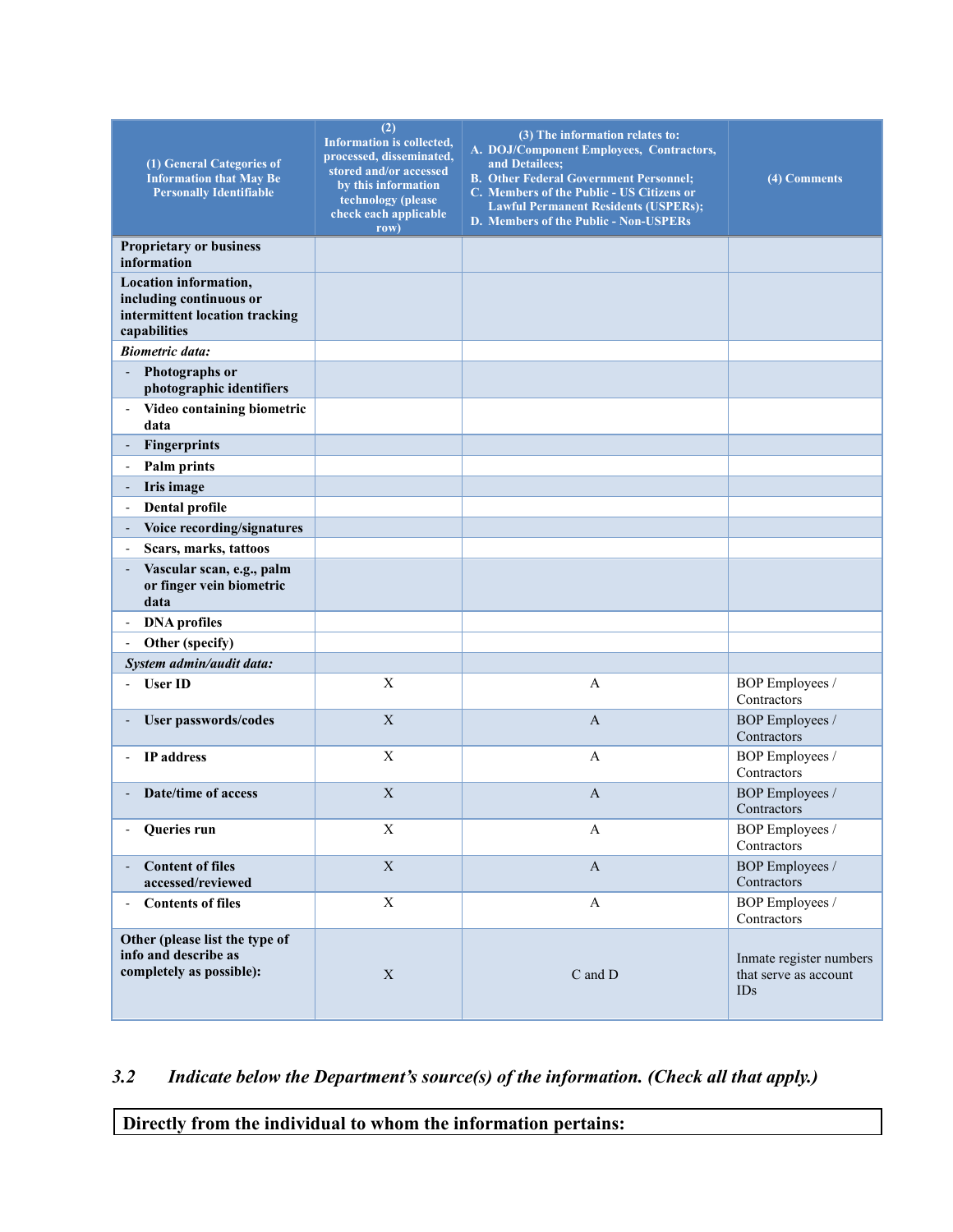|                  | $\mathbf{x}$<br>$\Lambda$ |                     |        |
|------------------|---------------------------|---------------------|--------|
| In person        |                           | Hard copy: mail/fax | Online |
| Phone            |                           | Email               |        |
| Other (specify): |                           |                     |        |

| <b>Government sources:</b>       |   |                                                                                                                                                              |  |        |  |
|----------------------------------|---|--------------------------------------------------------------------------------------------------------------------------------------------------------------|--|--------|--|
| Within the Component             | X | Other DOJ Components                                                                                                                                         |  | Online |  |
| State, local, tribal             |   | Foreign (identify and provide the<br>international agreement,<br>memorandum of understanding,<br>or other documented arrangement<br>related to the transfer) |  |        |  |
| Other (specify): BOP Contractors |   |                                                                                                                                                              |  |        |  |

**Non-government sources:** Members of the public  $\vert$  Public media, Internet  $\vert$  Private sector  $\vert$  X Commercial data brokers Other (specify): "Private sector" refers to Pearson VUE. Pearson VUE, as a subcontractor to the National GED testing service, with which BOP as a contract, provides the secure GED test to the BOP GED Coordinator. After the inmate takes the exam, it is uploaded to Pearson VUE, the test is scored and the results are e-mailed to the BOP GED Coordinator for input into the Inmate Central File.

## **Section 4: Information Sharing**

*4.1 Indicate with whom the component intends to share the information and how the information will be shared or accessed, such as on a case-by-case basis by manual secure electronic transmission, external user authorized accounts (i.e., direct log-in access), interconnected systems, or electronic bulk transfer.*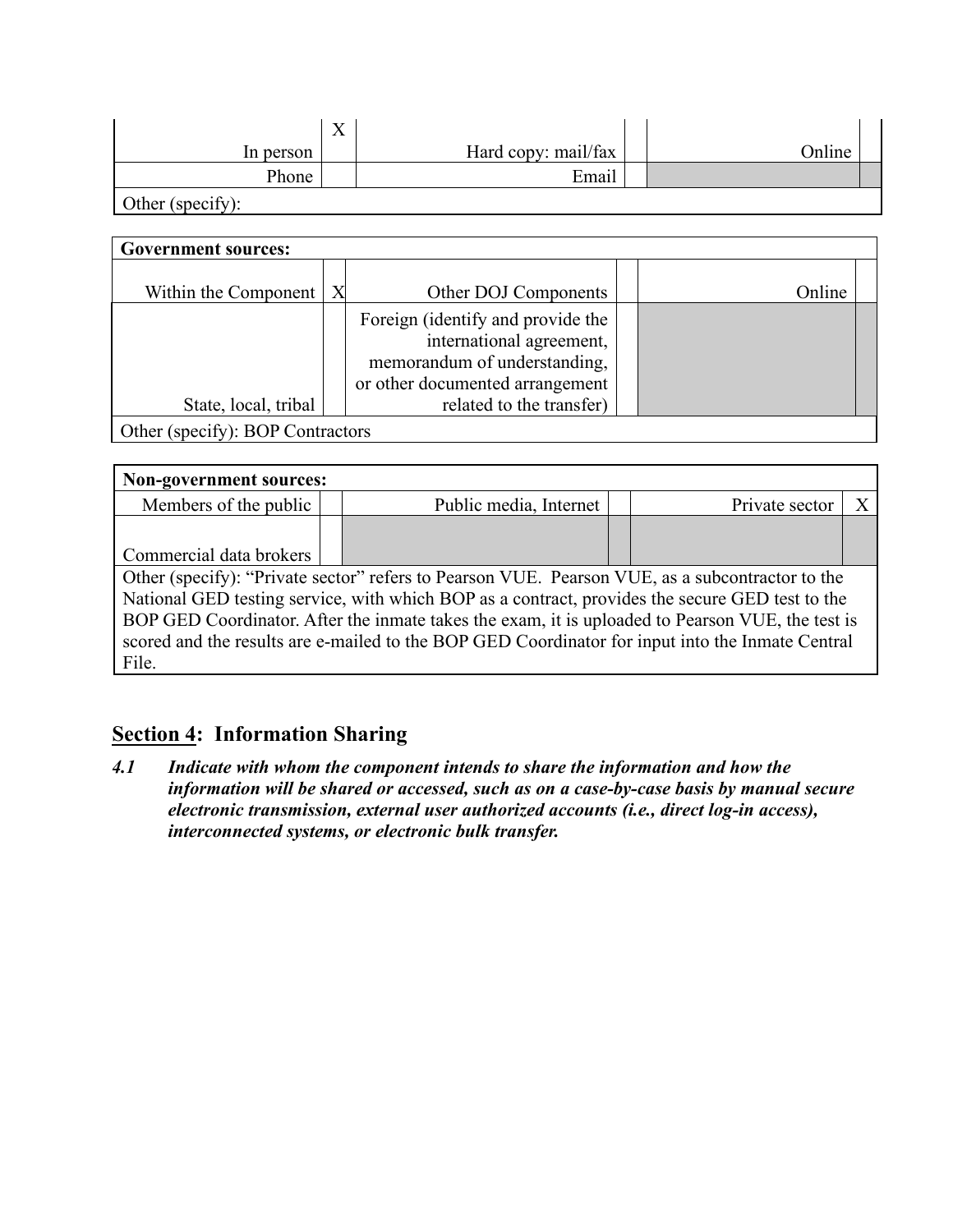| Explain specifics of the sharing,<br>as well as how these disclosures<br><b>Direct</b><br>Recipient<br><b>Bulk</b><br>Case-<br>log-in<br>will support and are compatible<br>transfer<br>by-case<br>with the purposes of the<br>access<br>collection.<br>ICEN syncs to Pearson VUE for<br>GED test results and reports which<br>are disseminated to BOP sites.<br>Education staff will login to<br>synchronize tests with Pearson<br>VUE for final results and BOP site<br>reports. Once the inmate has tested<br>and results are received, the<br>information is manually input into<br>the BOP inmate management<br>X<br>Within the Component<br>system.<br><b>DOJ</b> Components<br>Federal entities<br>State, local, tribal gov't entities<br>Public<br>Counsel, parties, witnesses,<br>and possibly courts or other<br>judicial tribunals for litigation<br>purposes<br>BOP contractors setup and verify<br>configuration of ICEN (e.g.<br>synchronization of tests with<br>Pearson VUE for final results and<br>BOP site reports). Pearson VUE is<br>a sub-contractor with the National<br>GED testing service who<br>facilitates electronic testing. The<br>handling of data as part of the<br>testing process is prescribed by<br>National GED Testing Service<br>requirements and DOJ security<br>clauses included in the BOP<br>contract. The BOP contract<br>includes privacy clauses requiring<br>privacy training, PII handling<br>regulations, breach reporting, and<br>other privacy protections.<br>X<br>Private sector<br>Foreign governments |                  | How information will be shared |  |  |  |
|---------------------------------------------------------------------------------------------------------------------------------------------------------------------------------------------------------------------------------------------------------------------------------------------------------------------------------------------------------------------------------------------------------------------------------------------------------------------------------------------------------------------------------------------------------------------------------------------------------------------------------------------------------------------------------------------------------------------------------------------------------------------------------------------------------------------------------------------------------------------------------------------------------------------------------------------------------------------------------------------------------------------------------------------------------------------------------------------------------------------------------------------------------------------------------------------------------------------------------------------------------------------------------------------------------------------------------------------------------------------------------------------------------------------------------------------------------------------------------------------------------------------------------------------------------------|------------------|--------------------------------|--|--|--|
|                                                                                                                                                                                                                                                                                                                                                                                                                                                                                                                                                                                                                                                                                                                                                                                                                                                                                                                                                                                                                                                                                                                                                                                                                                                                                                                                                                                                                                                                                                                                                               |                  |                                |  |  |  |
|                                                                                                                                                                                                                                                                                                                                                                                                                                                                                                                                                                                                                                                                                                                                                                                                                                                                                                                                                                                                                                                                                                                                                                                                                                                                                                                                                                                                                                                                                                                                                               |                  |                                |  |  |  |
|                                                                                                                                                                                                                                                                                                                                                                                                                                                                                                                                                                                                                                                                                                                                                                                                                                                                                                                                                                                                                                                                                                                                                                                                                                                                                                                                                                                                                                                                                                                                                               |                  |                                |  |  |  |
|                                                                                                                                                                                                                                                                                                                                                                                                                                                                                                                                                                                                                                                                                                                                                                                                                                                                                                                                                                                                                                                                                                                                                                                                                                                                                                                                                                                                                                                                                                                                                               |                  |                                |  |  |  |
|                                                                                                                                                                                                                                                                                                                                                                                                                                                                                                                                                                                                                                                                                                                                                                                                                                                                                                                                                                                                                                                                                                                                                                                                                                                                                                                                                                                                                                                                                                                                                               |                  |                                |  |  |  |
|                                                                                                                                                                                                                                                                                                                                                                                                                                                                                                                                                                                                                                                                                                                                                                                                                                                                                                                                                                                                                                                                                                                                                                                                                                                                                                                                                                                                                                                                                                                                                               |                  |                                |  |  |  |
|                                                                                                                                                                                                                                                                                                                                                                                                                                                                                                                                                                                                                                                                                                                                                                                                                                                                                                                                                                                                                                                                                                                                                                                                                                                                                                                                                                                                                                                                                                                                                               |                  |                                |  |  |  |
|                                                                                                                                                                                                                                                                                                                                                                                                                                                                                                                                                                                                                                                                                                                                                                                                                                                                                                                                                                                                                                                                                                                                                                                                                                                                                                                                                                                                                                                                                                                                                               |                  |                                |  |  |  |
|                                                                                                                                                                                                                                                                                                                                                                                                                                                                                                                                                                                                                                                                                                                                                                                                                                                                                                                                                                                                                                                                                                                                                                                                                                                                                                                                                                                                                                                                                                                                                               |                  |                                |  |  |  |
|                                                                                                                                                                                                                                                                                                                                                                                                                                                                                                                                                                                                                                                                                                                                                                                                                                                                                                                                                                                                                                                                                                                                                                                                                                                                                                                                                                                                                                                                                                                                                               | Foreign entities |                                |  |  |  |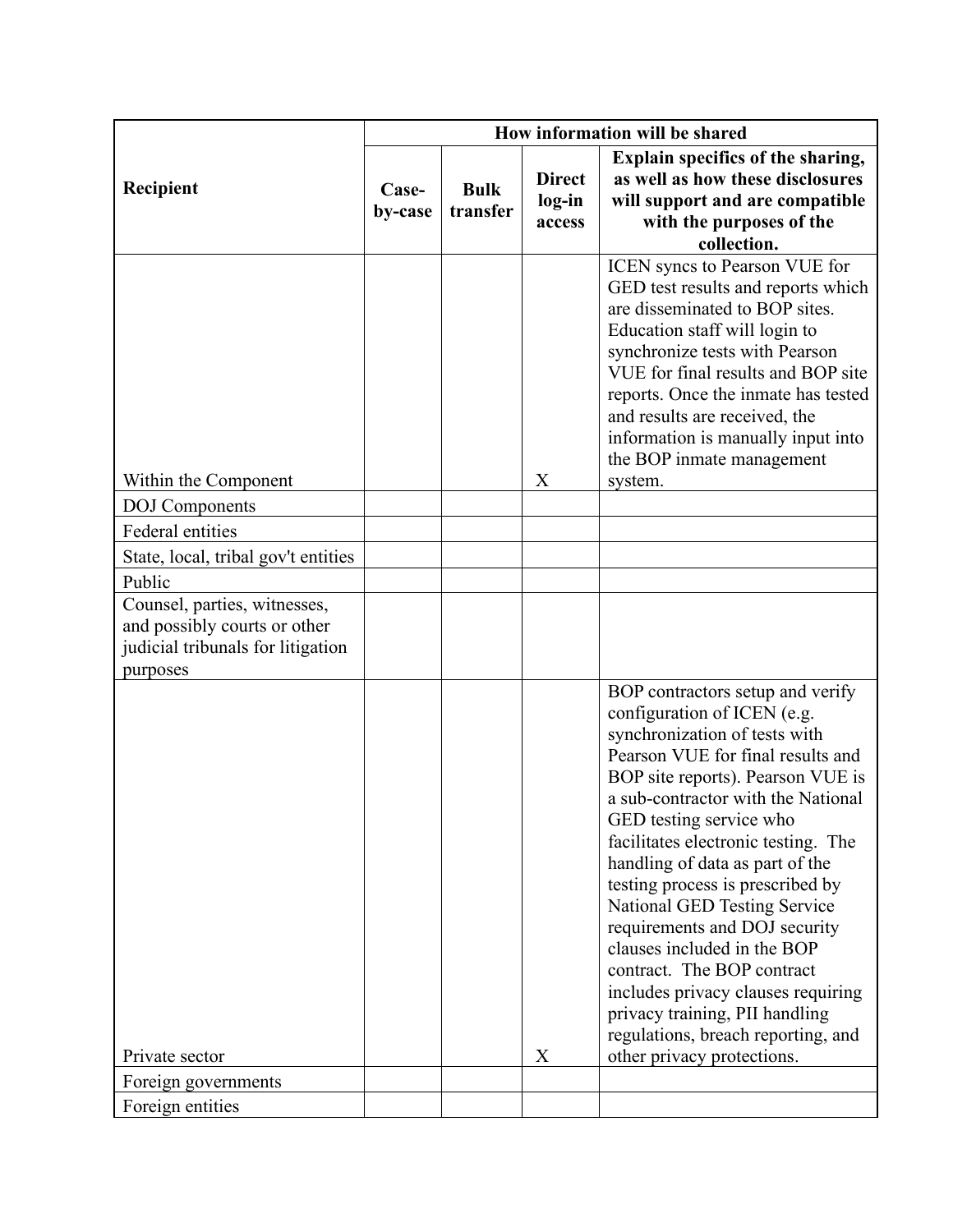|                  | How information will be shared |                         |                                   |                                                                                                                                                     |  |
|------------------|--------------------------------|-------------------------|-----------------------------------|-----------------------------------------------------------------------------------------------------------------------------------------------------|--|
| Recipient        | Case-<br>by-case               | <b>Bulk</b><br>transfer | <b>Direct</b><br>log-in<br>access | Explain specifics of the sharing,<br>as well as how these disclosures<br>will support and are compatible<br>with the purposes of the<br>collection. |  |
| Other (specify): |                                |                         |                                   |                                                                                                                                                     |  |

*4.2 If the information will be released to the public for ["Open Data"](https://www.justice.gov/open/open-data) purposes, e.g., on data.gov (a clearinghouse for data from the Executive Branch of the Federal Government), and/or for research or statistical analysis purposes, explain whether—and, if so, how—the information will be de-identified, aggregated, or otherwise privacy protected.* 

The information is not released to the public for Open Data purposes.

## **Section 5: Notice, Consent, Access, and Amendment**

*5.1 What, if any, kind of notice will be provided to individuals informing them about the collection, use, sharing or other processing of their PII, e.g., a Federal Register System of Records Notice (SORN), providing generalized notice to the public, a Privacy Act § 552a(e)(3) notice for individuals, or both? Will any other notices be provided? If no notice is provided, please explain.*

The DOJ has published a System of Records Notice in the Federal Register which applies to the collection of DOJ user data: Department of Justice Information Technology, Information System, and Network Activity and Access Records: DOJ/002 last published in full on 7/14/2021 (86 FR 37188). Additionally, DOJ users are informed of the collection of their computer usage information when they utilize a DOJ device. Inmates are also provided a general notice regarding the collection of their information when they are initially incarcerated.

#### *5.2 What, if any, opportunities will there be for individuals to voluntarily participate in the collection, use or dissemination of information in the system, for example, to consent to collection or specific uses of their information? If no opportunities, please explain why.*

Federal inmates are required to provide identifiable information so that they can be uniquely identified in ICEN and other BOP systems for purposes of managing their custody, including educational records. Inmates who have not obtained a high school diploma or GED (and are mentally capable of doing so) are required to participate in the GED program. (See 18 USC § 3624(f)). Inmates may decline to participate in the literacy program but doing so may affect their earning of good conduct time and access to other privileges. Inmates taking the GED do so through the ICEN system.

*5.3 What, if any, procedures exist to allow individuals to gain access to information in the system pertaining to them, request amendment or correction of said information, and receive notification of these procedures (e.g., Freedom of Information Act or Privacy Act procedures)? If no procedures exist, please explain why.*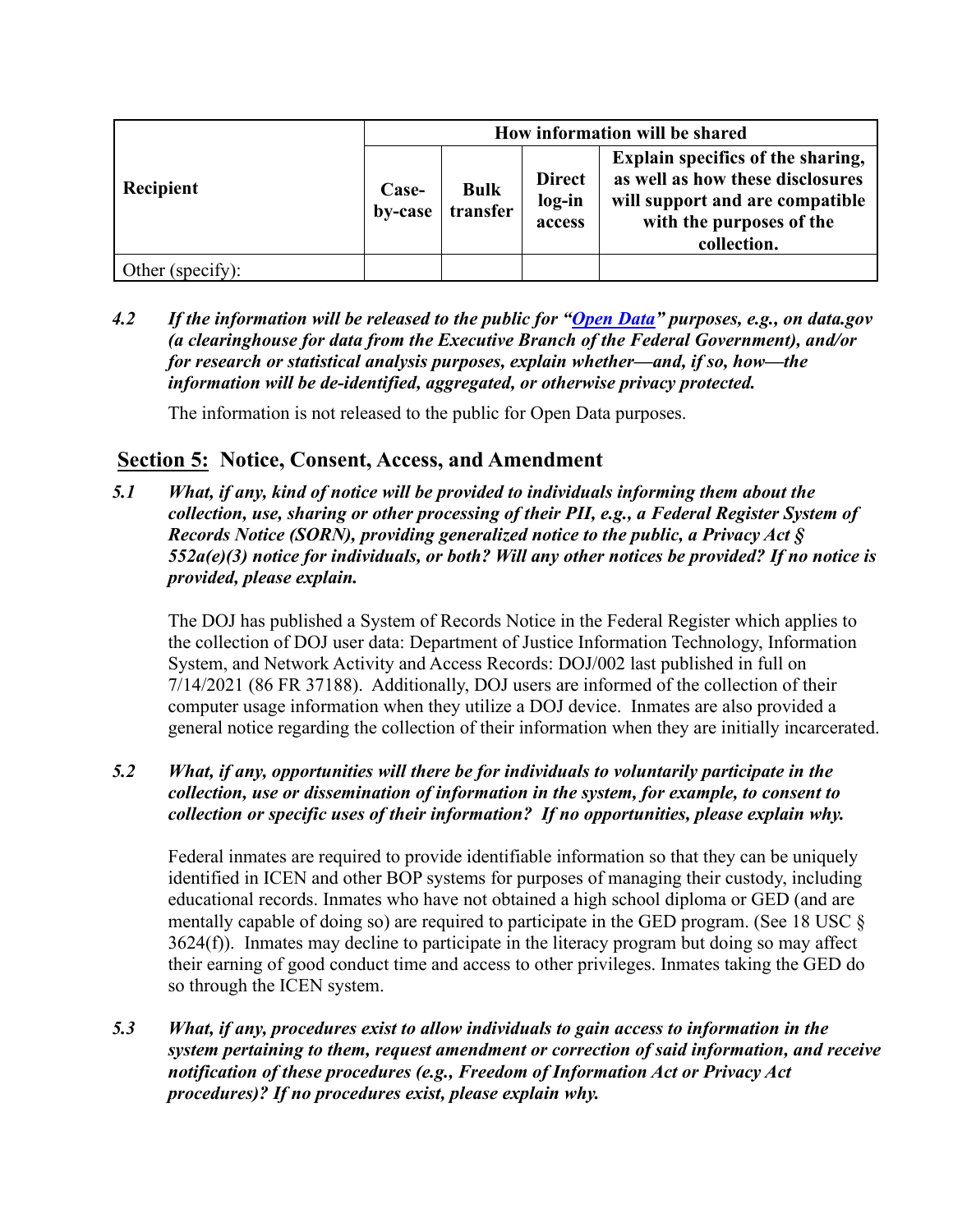Testing information on inmates is not retained in ICEN after responses are transmitted to Pearson VUE and the National GED testing service; however, inmates may request to review their educational records, including GED testing results, stored in the BOP inmate management system. They receive notification of these procedures (how to amend or correct information retained by BOP) at the Admission and Orientation program, which every inmate is required to participate in upon initial incarceration and every time they are transferred to another facility.

## **Section 6: Maintenance of Privacy and Security Controls**

*6.1 The Department uses administrative, technical, and physical controls to protect information. Indicate the controls below. (Check all that apply).*

|   | The information is secured in accordance with Federal Information Security<br>Modernization Act (FISMA) requirements, including development of written security<br>and privacy risk assessments pursuant to National Institute of Standards and<br>Technology (NIST) guidelines, the development and implementation of privacy controls<br>and an assessment of the efficacy of applicable privacy controls. Provide date of most<br>recent Authorization to Operate (ATO):                                                        |
|---|------------------------------------------------------------------------------------------------------------------------------------------------------------------------------------------------------------------------------------------------------------------------------------------------------------------------------------------------------------------------------------------------------------------------------------------------------------------------------------------------------------------------------------|
|   | January 22, 2022                                                                                                                                                                                                                                                                                                                                                                                                                                                                                                                   |
|   | If an ATO has not been completed, but is underway, provide status or expected<br>completion date: N/A                                                                                                                                                                                                                                                                                                                                                                                                                              |
| X | Unless such information is sensitive and release of the information could pose risks to<br>the component, summarize any outstanding plans of actions and milestones (POAMs)<br>for any privacy controls resulting from the ATO process or risk assessment and provide<br>a link to the applicable POAM documentation: N/A                                                                                                                                                                                                          |
|   | This system is not subject to the ATO processes and/or it is unclear whether NIST<br>privacy controls have been implemented and assessed. Please explain:                                                                                                                                                                                                                                                                                                                                                                          |
|   | Monitoring, testing, or evaluation has been undertaken to safeguard the information<br>and prevent its misuse. Specify:                                                                                                                                                                                                                                                                                                                                                                                                            |
| X | The ICEN system includes monitoring capabilities, including routine review of the traffic to<br>and from the system to ensure the traffic is only via approved paths and to approved sites<br>(e.g. the secure path to Pearson VUE testing). BOP IT staff and contractors perform testing<br>of such traffic and access; review security logs; and test and evaluate the security of GED test<br>workstations. BOP IT staff and contractors also perform user acceptance of any modification<br>of the system prior to deployment. |
|   | Auditing procedures are in place to ensure compliance with security and privacy<br>standards. Explain how often system logs are reviewed or auditing procedures<br>conducted:                                                                                                                                                                                                                                                                                                                                                      |
| X | Monthly certification of user rights are completed. Enterprise audits include review of access<br>permissions, account management, system configuration, and data access.                                                                                                                                                                                                                                                                                                                                                          |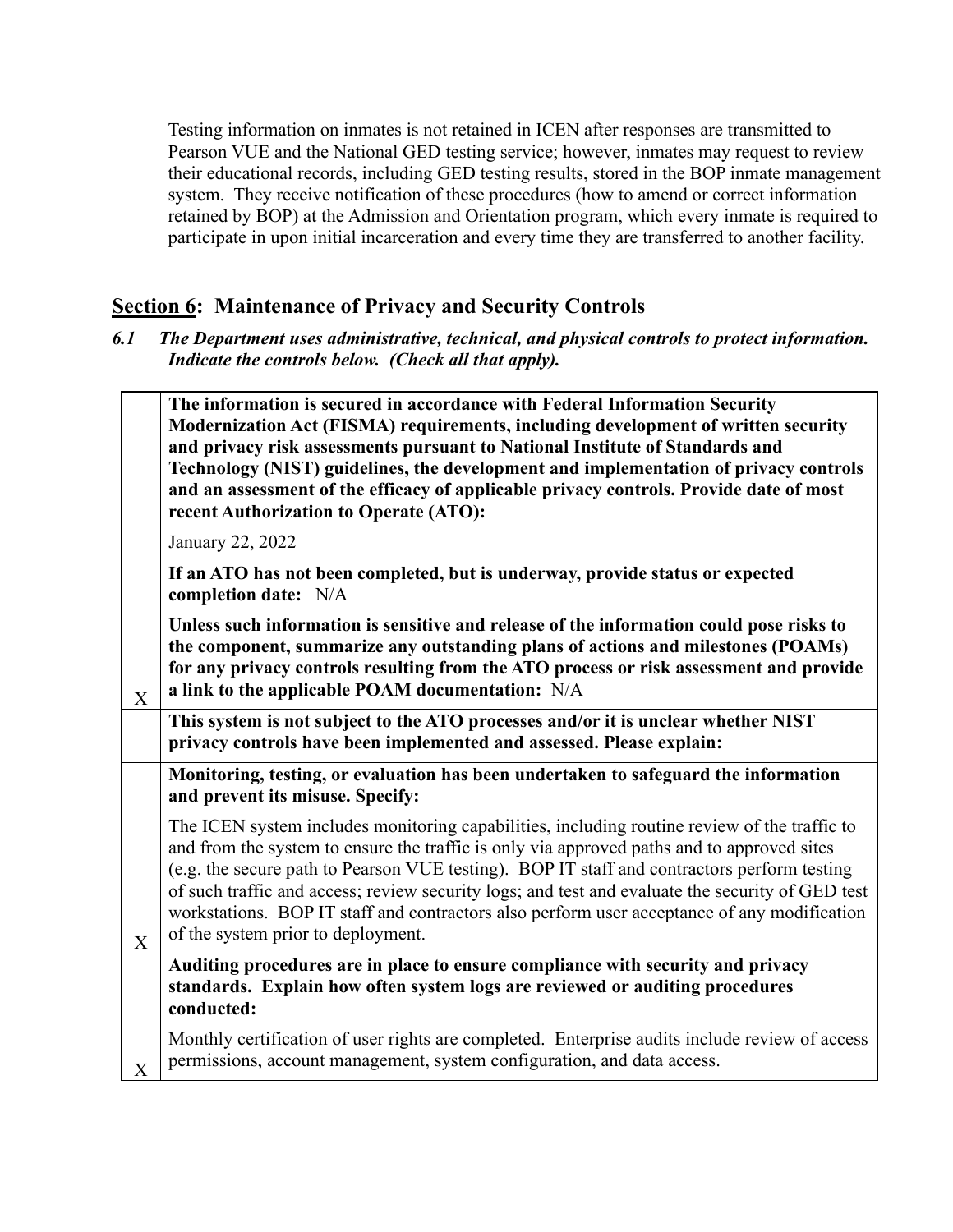**Contractors that have access to the system are subject to information security, privacy and other provisions in their contract binding them under the Privacy Act, other applicable laws, and as required by DOJ policy**.

X

X

**Each component is required to implement foundational privacy-related training for all component personnel, including employees, interns, and contractors, when personnel on-board and to implement refresher privacy training annually. Indicate whether there is additional training specific to this system, and if so, please describe:** 

BOP staff and contractors administering the system receive privacy-related training as part of their normal duties, including annual training as to how to protect and process sensitive information. No additional privacy training is conducted (e.g. end-user training for inmates who use the system).

#### *6.2 Explain key privacy and security administrative, technical, or physical controls that are designed to minimize privacy risks. For example, how are access controls being utilized to reduce the risk of unauthorized access and disclosure, what types of controls will protect PII in transmission, and how will regular auditing of role-based access be used to detect possible unauthorized access?*

Inmate access to the system is strictly limited to their testing workstation to complete their assigned GED testing. Inmates cannot log into the GED system or have access to GED Data and the latter data is transmitted by a Pearson VUE certified GED Coordinator (BOP staff member) from a restricted secure administrative terminal.

Access to the system and data for BOP Education staff to administer testing and transmit data, and access for BOP IT staff and contractors to configure, update and monitor the system is limited to those persons who have an appropriate security clearance and are authorized to access such information for their official duties. All such access is regularly reviewed.

User roles are defined to limit capability (e.g. only Education staff are authorized to revise and update education reports). Administrative access to the network for BOP staff and contractors requires two-factor authentication. All transmissions of data are encrypted using TLS encryption. The system is configured with appropriate security settings to prevent unauthorized access, protect data transmission, and secure the system. Only GED certified test administrators deliver and proctor GED testing using credentials provided by Pearson VUE. The ICEN system includes monitoring capabilities, including routine review of the traffic to and from the system to ensure the traffic is only via approved paths and to approved sites (e.g. the secure path to Pearson VUE testing) in accordance with DOJ policy and NIST standards.

#### *6.3 Indicate how long the information will be retained to accomplish the intended purpose, and how it will be disposed of at the end of the retention period. (Reference the applicable retention schedule approved by the National Archives and Records Administration, if available.)*

No inmate information is being retained in ICEN beyond the end of each testing session. The results of the inmate's tests are stored in the BOP's inmate management system, for which a separate privacy impact assessment is maintained, available on BOP's Freedom of Information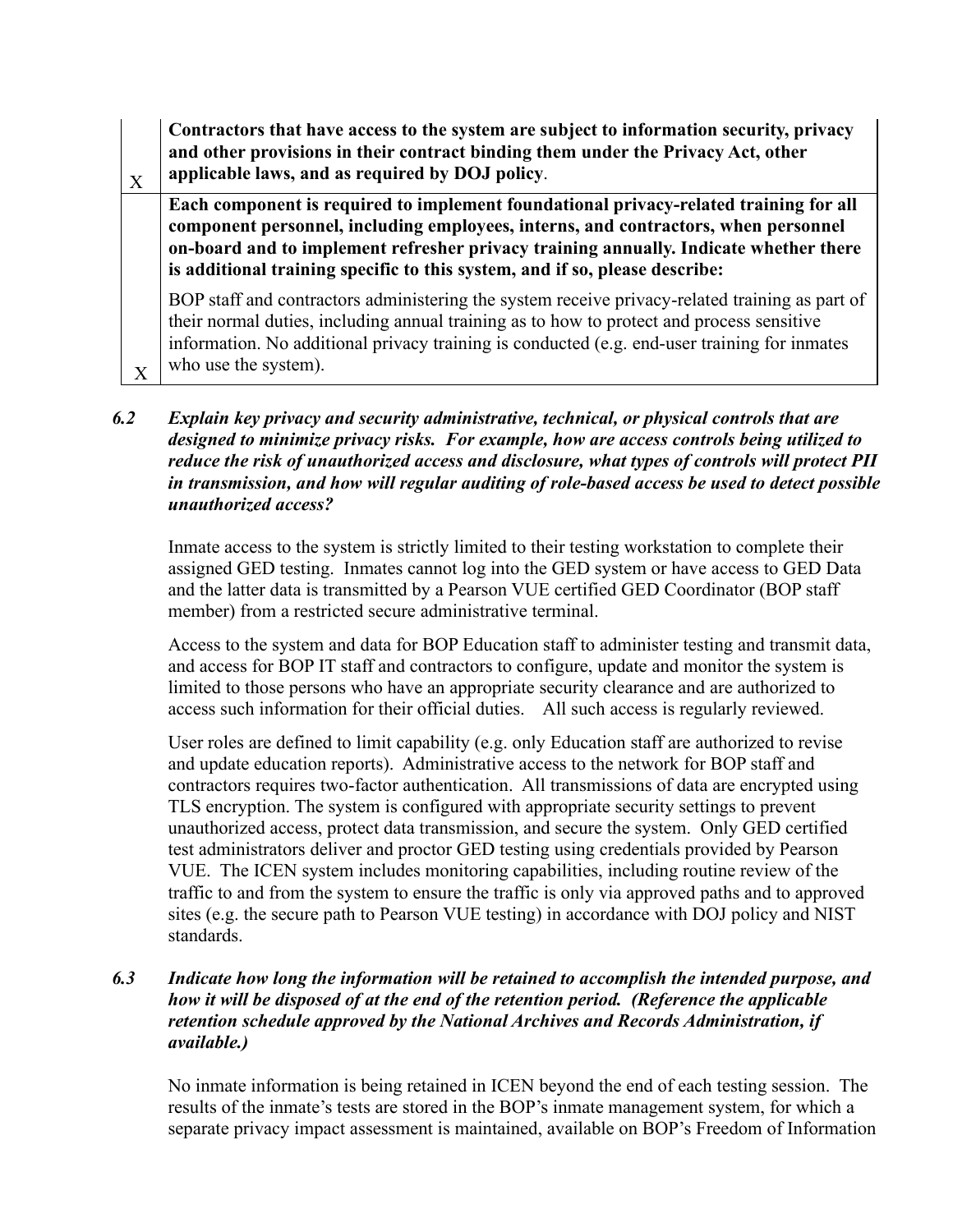Act webpage: https://www.bop.gov/foia/#tabs-4. DOJ user information is handled in accordance with General Records Schedule 3.1: General Technology Management Records Item #20 (retain record for three years after activity date).

### **Section 7: Privacy Act**

*7.1 Indicate whether information related to U.S. citizens or aliens lawfully admitted for permanent residence will be retrieved by a personal identifier (i.e., indicate whether information maintained by this information technology will qualify as "records" maintained in a "system of records," as defined in the Privacy Act of 1974, as amended).*

System admin/audit data pertaining to DOJ users is retrievable by User ID. However, inmate information collected is not retained in ICEN beyond each testing session and is therefore not retrievable within the system. After the inmate takes the exam, it is uploaded to Pearson VUE, the test is scored and the results are either emailed to BOP education staff or BOP staff log into the Pearson VUE website to retrieve the scores for their respective sites. None of the inmate GED scores are stored anywhere in the ICEN infrastructure.

#### *7.2 Please cite and provide a link (if possible) to existing SORNs that cover the records, and/or explain if a new SORN is being published:*

The DOJ has published a System of Records Notice in the Federal Register which applies to the collection of DOJ user data: Department of Justice Information Technology, Information System, and Network Activity and Access Records: DOJ/002 last published in full on 7/14/2021 (86 FR 37188).

#### **Section 8: Privacy Risks and Mitigation**

*a. Potential Risks Related to Information Collection*

Collecting and maintaining more personal information than necessary to accomplish BOP's official duties is a potential threat to privacy arising from ICEN. BOP mitigates this risk by only collecting the data that is required to complete the authorized and necessary functions of ICEN. Additionally, BOP mitigates risks to confidentiality through the implementation of data access controls to ICEN, ensuring that information is provided only to those who require access to perform their official duties.

*b. Potential Risks Related to the Use of Information*

Potential threats to Privacy arising from BOP's use of the GED testing information in ICEN include the risk of unauthorized access to information and threats to the integrity of the information arising from unauthorized access or improper disposal of information. To mitigate this risk, staff are annually trained on how to properly handle sensitive information. Administrative access to the system is limited to those persons who have an appropriate